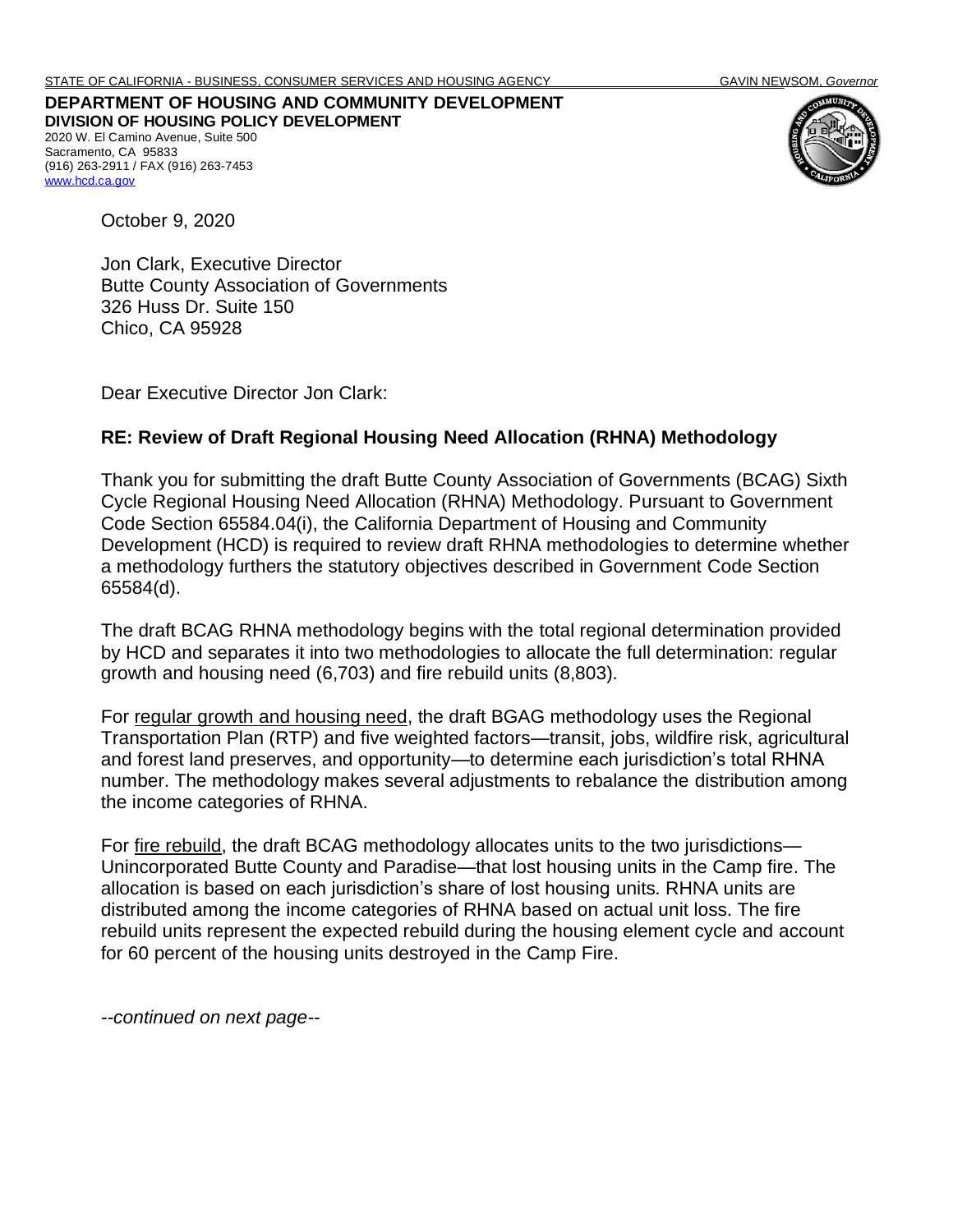**HCD has completed its review of the methodology and finds that the draft BCAG RHNA Methodology furthers the five statutory objectives of RHNA conditional upon**  small revisions.<sup>1</sup> HCD commends BCAG for including factors in the draft methodology that augment the base allocation in a manner which directs units toward jurisdictions with more transit, jobs, and areas of high opportunity. In the interest of furthering RHNA statutory objective 1 (to promote a mix of affordability) and statutory objective 4 (to balance income distributions), the draft BCAG methodology made adjustments that resulted in no lower income units for the City of Biggs. A minimal modification is needed to meet the requirement from statutory objective 1 that each jurisdiction receive an allocation of units for low- and very-low income units.

Below is a brief summary of findings related to each statutory objective described within Government Code Section 65584(d):

*1. Increasing the housing supply and the mix of housing types, tenure, and affordability in all cities and counties within the region in an equitable manner, which shall result in each jurisdiction receiving an allocation of units for low- and very low-income households.* 

To further this objective, the methodology must be revised to ensure the City of Biggs receives an allocation of low-income units, but is otherwise furthering the requirements of this objective. The methodology generally allocates larger shares of lower income RHNA to jurisdictions that experience higher rates of housing cost burden and higher rents. For example, the Cities of Gridley and Chico have the highest share of lower-income cost burdened households and receive the highest percentage of lower-income RHNA units. The three jurisdictions with the highest rent in the region also receive the three largest lower-income RHNA allocations.

*2. Promoting infill development and socioeconomic equity, the protection of environmental and agricultural resources, the encouragement of efficient development patterns, and the achievement of the region's greenhouse gas reductions targets provided by the State Air Resources Board pursuant to Section 65080.*

The draft BCAG methodology generally encourages a more efficient development pattern. The five factors included in the methodology direct more housing units to areas with lower vehicle miles traveled (VMT) and more accessible jobs and transit. For example, the jurisdictions with the lowest annual household VMT receive the most RHNA and jobs access also aligns with the RHNA allocation well. While the City of Paradise and unincorporated Butte County receive additional allocations to account for their expected rebuilds, it is worth noting that of the 14,639 homes lost in these two jurisdictions during the Camp Fire, only 8,803 homes are expected to be rebuilt in these jurisdictions over the course of the housing element cycle.

*--continued on next page--*

<sup>&</sup>lt;sup>1</sup> This finding is conditionally based on the methodology being revised to include an allocation of low-income units to the City of Biggs to meet statutory requirement that each jurisdiction receive an allocation of units for low- and very low-income households (Government Code Section 65584(d)(1)). Further, while HCD finds this methodology conditionally compliant, applying this methodology to another region or cycle may not necessarily further the statutory objectives as housing conditions and circumstances may differ.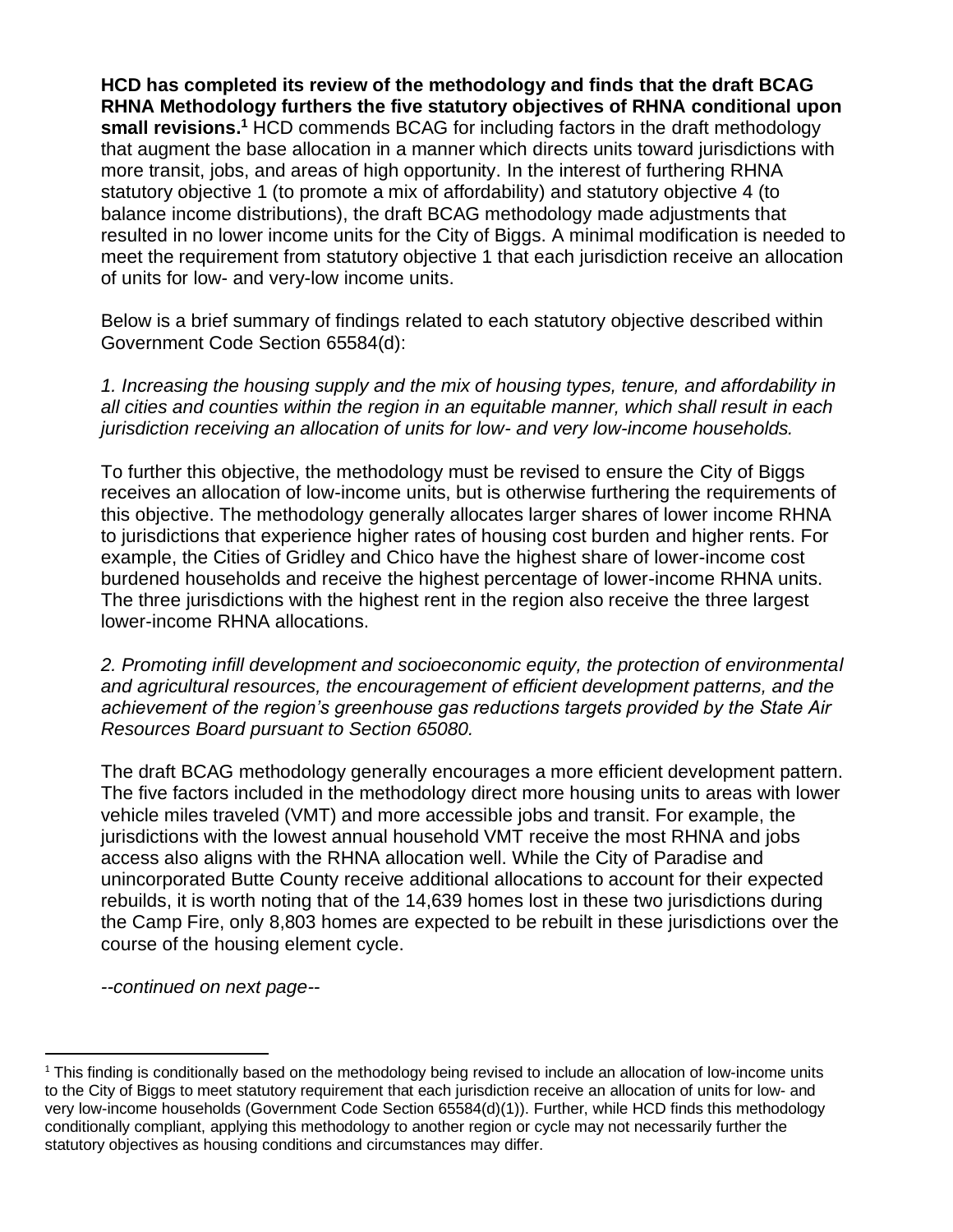The regular growth and housing need RHNA of 6,703 units is directed by the regional transportation plan and adjustment factors that direct that need toward infill areas near jobs and transit. HCD finds that the methodology furthers statutory objective 2 as proposed, and would be open to the prospect of BCAG increasing the weighting of the five adjustment factors (transit, jobs, wildfire risk, agricultural and forest land preserves, and opportunity) to further this objective beyond what is proposed in the draft methodology.

*3. Promoting an improved intraregional relationship between jobs and housing, including an improved balance between the number of low-wage jobs and the number of housing units affordable to low-wage workers in each jurisdiction.*

The draft BCAG methodology generally allocates more RHNA units to jurisdictions with more jobs and allocates more RHNA units to jurisdictions with a higher jobs-housing imbalance. For instance, under this draft methodology the City of Chico represents 52.6 percent of the region's job share and would receive 52 percent of the region's regular growth and housing need RHNA allocation.

*4. Allocating a lower proportion of housing need to an income category when a jurisdiction already has a disproportionately high share of households in that income category, as compared to the countywide distribution of households in that category from the most recent American Community Survey.*

This objective is furthered by the adjustments made to rebalance allocated units among the income categories. For instance, Oroville currently has the largest percentage of lower income households and receives the smallest percentage of lower income RHNA units. The adjustments generally move the region towards planning for a more even distribution of lower-income households. BCAG's adjustments toward a more equitable distribution will increase housing planning for low- and very-low-income households in higher income communities.

*5. Affirmatively furthering fair housing, which means taking meaningful actions, in addition to combating discrimination, that overcome patterns of segregation and foster inclusive communities free from barriers that restrict access to opportunity based on protected characteristics. Specifically, affirmatively furthering fair housing means taking meaningful actions that, taken together, address significant disparities in housing needs and in access to opportunity, replacing segregated living patterns with truly integrated and balanced living patterns, transforming racially and ethnically concentrated areas of poverty into areas of opportunity, and fostering and maintaining compliance with civil rights and fair housing laws.*

HCD supports the inclusion of the [TCAC/HCD Opportunity Maps](https://www.treasurer.ca.gov/ctcac/opportunity.asp) in the draft BCAG RHNA methodology. Using both opportunity scores and childhood poverty data, the methodology generally directs more lower income RHNA to higher resourced areas. For instance, Chico is the highest resourced jurisdiction in the region and also receives the largest allocation of lower income RHNA units. Conversely, the lowest resourced area (as defined by the combined opportunity and child poverty indices) receives the lowest lower-income RHNA units as a percentage of its total RHNA allocation.

*--continued on next page--*